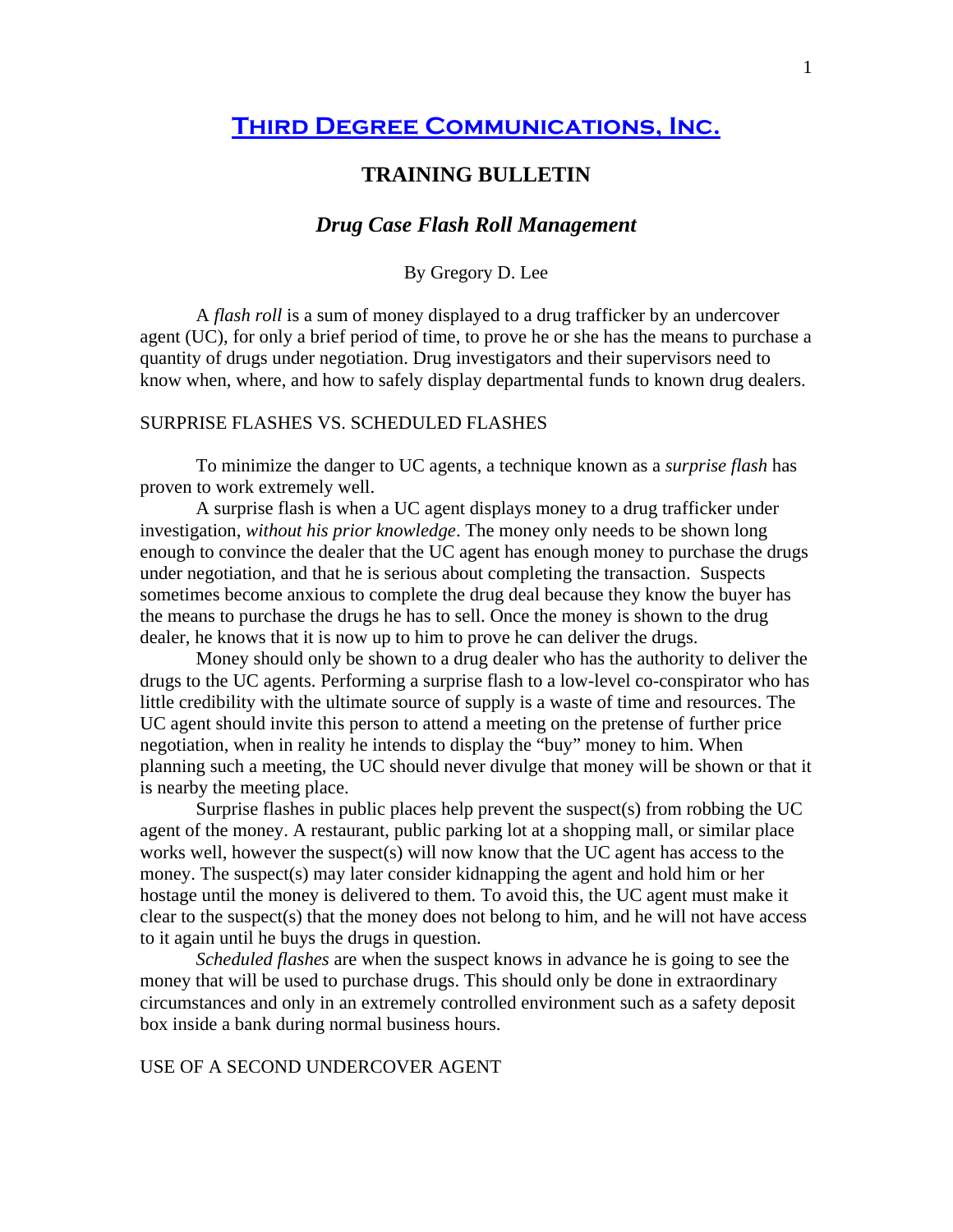Using a second UC agent in a money flash enhances the safety of the operation, and shows the suspect he is dealing with professionals who take their business seriously. Money that is displayed to any suspect must leave the area as soon as practical.

For example, a UC agent meets with a suspect in a restaurant to further negotiate the price and method of the delivery of a quantity of drugs. The previous agreed upon amount of money needed for the purchase of the drugs is \$100,000 dollars.

During the negotiations, the UC agent uses his cellular telephone to call a second UC agent who is nearby.

A few minutes later, the second UC agent drives to the restaurant's parking lot and calls the first UC agent. The primary UC agent asks the suspect to accompany him outside. When they approach the second agent's vehicle, the agent places a gym bag on the front passenger seat of the vehicle. The door is locked and the window is closed. The agent unzips the bag and shows the suspect the money inside. The agent fans the bills of each *bundle* to prove they are all one hundred dollar bills, and *bundle counts* the ten stacks, each containing ten thousand dollars. The agent then immediately drives off as the first UC agent and suspect return to the restaurant to continue their discussion about the delivery of the drugs.

Of course, all of this transpires only when adequate security and surveillance agents are positioned to cover the meeting.

#### USE OF AN INFORMANT TO DISPLAY THE MONEY

Confidential informants can never be completely trusted; they should never be used to display the "buy" money. Some informants have been known to be in collusion with the suspects for the sole purpose of stealing the flash money. If the informant complains, he should be told that department policy prohibits them from performing this role.

Informants can, however, conduct negotiations and call a UC agent to conduct the surprise money flash. Any scenario is permissible so long as the informant does not have control and dominion over the flash roll.

#### **CONCLUSION**

 The purpose of this bulletin is to introduce the reader to the investigative technique of using a flash roll to increase the credibility of UC agents, and to move their investigation forward rapidly. Whether this technique can be used during one of your investigations is governed by departmental policy. Some departments have money set aside for use as flash rolls; other departments borrow the money for such purposes, but it become liable for its loss.

UC agents should always ask the suspect to show his drugs before showing any money. Most credible drug dealers will not, but there's always a chance he will. Never let the trafficker know you have access to the money, and surprise him with it when you do. Showing money to drug traffickers frequently speeds up the delivery of drugs to the UC agents who can take them off the streets that much sooner.